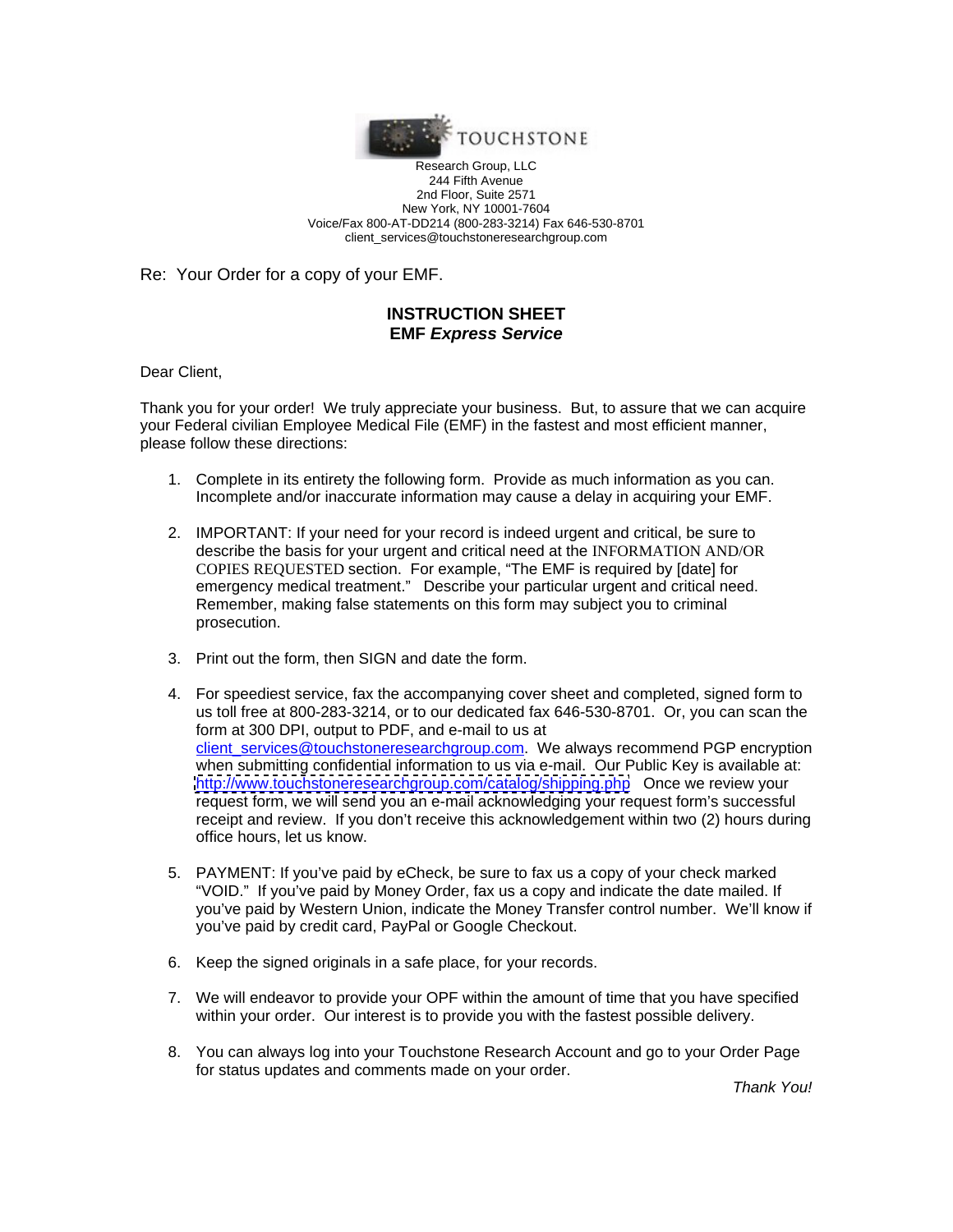## **PLEASE USE THIS PAGE AS YOUR FAX COVER SHEET.**

| TO: Touchstone Research Group, LLC                                                                 | FAX: 646-530-8701                                  |
|----------------------------------------------------------------------------------------------------|----------------------------------------------------|
| RE: Order Number<br>and the control of the control of the control of the control of the control of | (from your web order or order confirmation e-mail) |
| Name of person whose records are being obtained I                                                  |                                                    |
| Comments                                                                                           |                                                    |

For speediest service, fax the form and your request to: 646-530-8701

OR mail originals to us. Our mailing address is:

Touchstone Research Group, LLC 244 Fifth Avenue 2nd Floor, Suite 2571 New York, NY 10001-7604 Voice/Fax 800-At-DD214 (800-283-3214)

 $\overline{\phantom{a}}$  , where  $\overline{\phantom{a}}$ 

MONEY ORDER? If paying by money order, include a fax copy and indicate the date you mailed your money order

CHECK? No need to send your check. If you've paid by Echeck, just fax a copy of your check marked "VOID" and it will be processed electronically.

WESTERN UNION? If you've paid by Western Union, the Money Transfer control number is

Date you faxed these documents \_\_\_\_\_\_\_\_\_\_\_\_\_\_\_\_

If you've faxed your documents to us, you can retain the originals for your records. Upon receipt of your FAX or originals, your order will be queued for processing.

# *DON'T FORGET TO SIGN THE REQUEST PAGE*